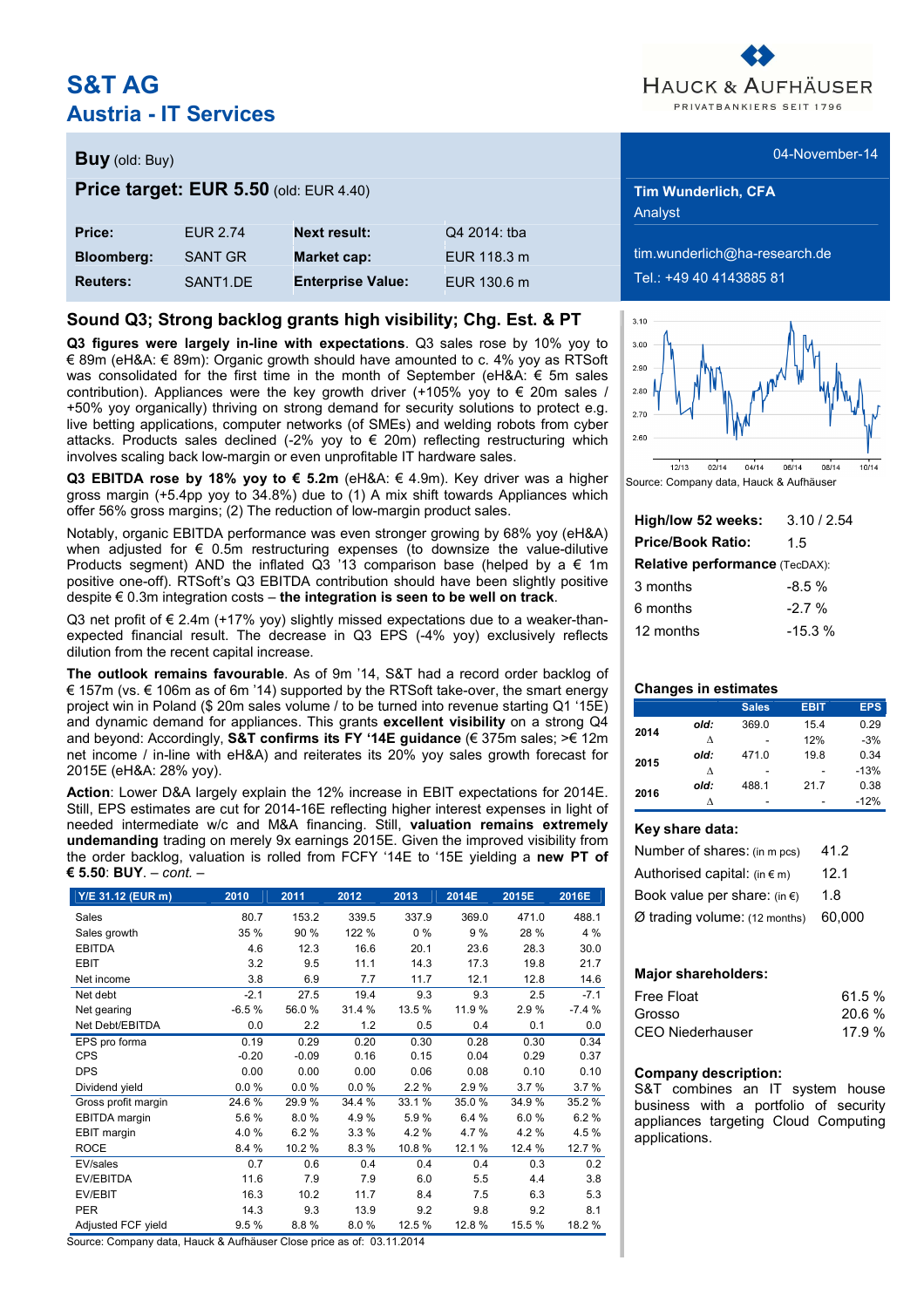| <b>EUR</b>           | Q3 14 | Q3 14<br>est | Q3 13 | yoy       | Q <sub>2</sub> 14 | qoq       | 9m <sub>14</sub> | 9m <sub>14</sub><br>est | 9 <sub>m</sub> 13 | yoy       |
|----------------------|-------|--------------|-------|-----------|-------------------|-----------|------------------|-------------------------|-------------------|-----------|
| <b>Sales</b>         | 88.8  | 89.0         | 80.7  | 10%       | 85.6              | 4%        | 253.6            | 253.8                   | 238.3             | 6%        |
| Appliances           | 20    | 18           | 10    | 105%      | 14                | 41%       | 46               | 44                      | 28                | 66%       |
| Services             | 49    | 52           | 51    | $-3%$     | 52                | $-4%$     | 144              | 147                     | 141               | 2%        |
| Products             | 20    | 20           | 20    | $-2%$     | 20                | 0%        | 64               | 63                      | 69                | -8%       |
| <b>EBITDA</b>        | 5.2   | 4.9          | 4.4   | 18%       | 5.2               | 0%        | 15.1             | 15.1                    | 12.5              | 21%       |
| <b>EBITDA</b> margin | 5.9%  | 5.5%         | 5.5%  | $+0.4$ pp | 6.1%              | $-0.2$ pp | 6.0%             | 6.0%                    | 5.3%              | $+0.7$ pp |
| Net profit           | 2.4   | 2.5          | 2.1   | 17%       | 2.5               | $-3%$     | 7.4              | 7.3                     | 6.1               | 22%       |
| Net margin           | 2.7%  | 2.8%         | 2.5%  | $+0.2$ pp | 2.9%              | $-0.2$ pp | 2.9%             | 2.9%                    | 2.5%              | $+0.4$ pp |
| <b>EPS</b>           | 0.05  | 0.06         | 0.05  | $-4%$     | 0.06              | $-20%$    | 0.17             | 0.18                    | 0.15              | 10%       |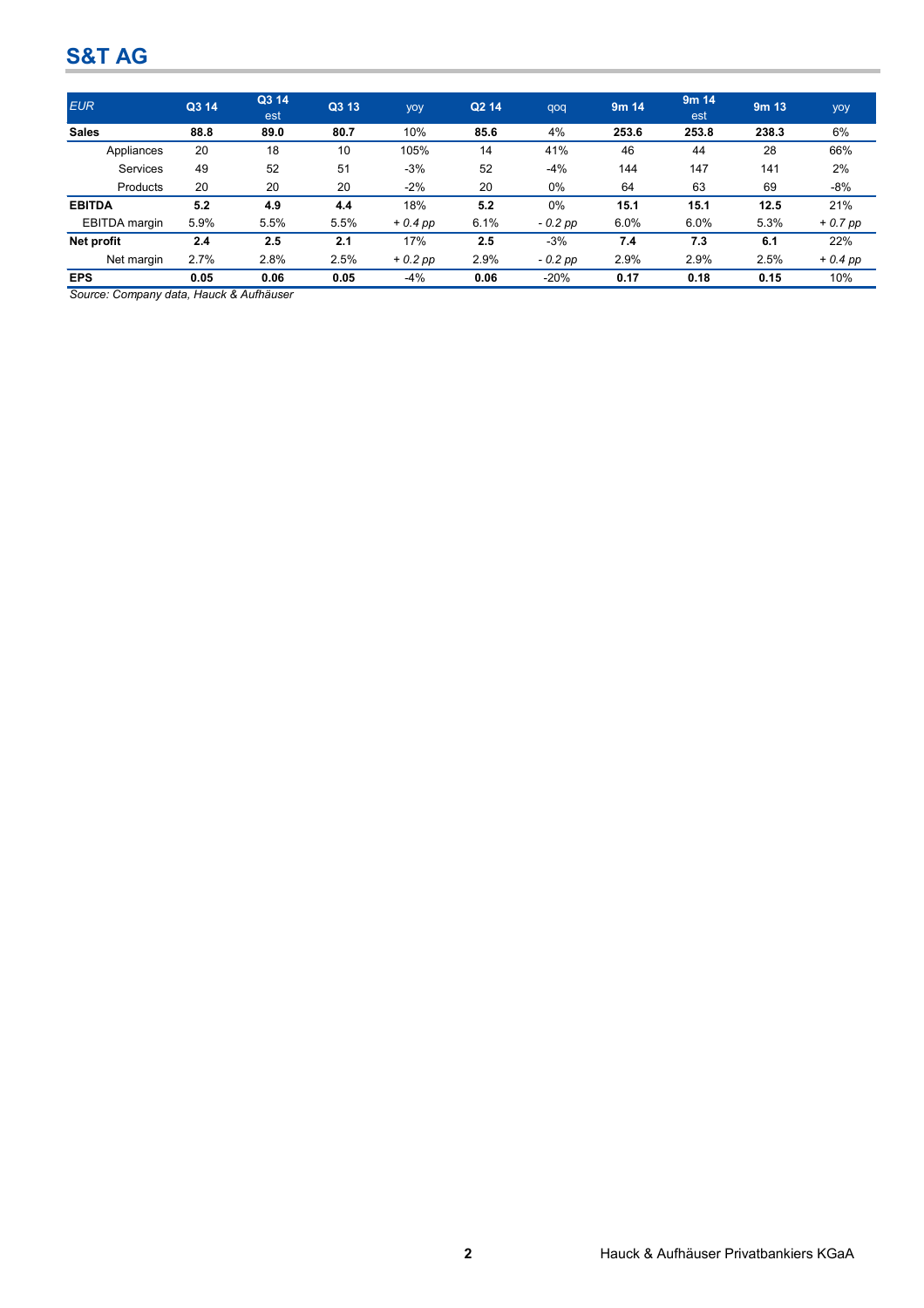## **Financials**

| <b>Profit and loss (EUR m)</b>                          | 2010   | 2011   | 2012   | 2013    | 2014E  | 2015E  | 2016E  |
|---------------------------------------------------------|--------|--------|--------|---------|--------|--------|--------|
| <b>Net sales</b>                                        | 80.7   | 153.2  | 339.5  | 337.9   | 369.0  | 471.0  | 488.1  |
| Sales growth                                            | 34.8%  | 89.9%  | 121.5% | $-0.5%$ | 9.2%   | 27.6%  | 3.6%   |
| Increase/decrease in finished goods and work-in-process | 0.3    | 0.7    | 0.3    | 0.9     | 0.9    | 0.9    | 0.9    |
| <b>Total sales</b>                                      | 81.1   | 153.9  | 339.8  | 338.8   | 369.9  | 471.9  | 489.0  |
| Other operating income                                  | 0.3    | 5.2    | 6.4    | 6.7     | 3.6    | 3.8    | 4.0    |
| Material expenses                                       | 61.1   | 108.0  | 222.9  | 226.7   | 240.5  | 307.0  | 317.0  |
| Personnel expenses                                      | 8.1    | 23.4   | 71.9   | 66.2    | 75.2   | 96.8   | 102.0  |
| Other operating expenses                                | 7.6    | 15.6   | 34.9   | 32.5    | 34.2   | 43.6   | 44.0   |
| Total operating expenses                                | 76.5   | 141.7  | 323.3  | 318.7   | 346.3  | 443.6  | 459.0  |
| <b>EBITDA</b>                                           | 4.6    | 12.3   | 16.6   | 20.1    | 23.6   | 28.3   | 30.0   |
| Depreciation                                            | 0.3    | 1.1    | 2.7    | 2.3     | 3.3    | 3.9    | 4.3    |
| <b>EBITA</b>                                            | 4.2    | 11.1   | 13.8   | 17.8    | 20.3   | 24.4   | 25.7   |
| Amortisation of goodwill                                | 0.0    | 0.0    | 0.0    | 0.0     | 0.0    | 0.0    | 0.0    |
| Amortisation of intangible assets                       | 1.0    | 1.6    | 2.7    | 3.5     | 3.0    | 4.6    | 4.0    |
| Impairment charges                                      | 0.0    | 0.0    | 0.0    | 0.0     | 0.0    | 0.0    | 0.0    |
| <b>EBIT</b>                                             | 3.2    | 9.5    | 11.1   | 14.3    | 17.3   | 19.8   | 21.7   |
| Interest income                                         | 0.0    | 0.3    | 0.6    | 0.5     | 0.4    | 0.5    | 0.5    |
| Interest expenses                                       | 0.4    | 1.3    | 2.0    | 2.7     | 3.1    | 3.3    | 3.3    |
| Other financial result                                  | 0.0    | 0.0    | 0.0    | 0.0     | 0.0    | $-0.2$ | $-0.2$ |
| <b>Financial result</b>                                 | $-0.4$ | $-1.0$ | $-1.4$ | $-2.2$  | $-2.7$ | $-3.0$ | $-2.9$ |
| Recurring pretax income from continuing operations      | 2.8    | 8.5    | 9.8    | 12.1    | 14.6   | 16.8   | 18.8   |
| Extraordinary income/loss                               | 0.0    | 0.0    | 0.0    | 0.0     | 0.0    | 0.0    | 0.0    |
| <b>Earnings before taxes</b>                            | 2.8    | 8.5    | 9.8    | 12.1    | 14.6   | 16.8   | 18.8   |
| Taxes                                                   | $-1.2$ | 0.3    | 0.3    | 0.1     | 1.9    | 1.7    | 1.9    |
| Net income from continuing operations                   | 4.0    | 8.2    | 9.4    | 11.9    | 12.7   | 15.1   | 16.9   |
| Result from discontinued operations (net of tax)        | 0.0    | 0.0    | 0.0    | 0.0     | 0.0    | 0.0    | 0.0    |
| <b>Net income</b>                                       | 4.0    | 8.2    | 9.4    | 11.9    | 12.7   | 15.1   | 16.9   |
| Minority interest                                       | 0.3    | 1.3    | 1.7    | 0.2     | 0.6    | 2.3    | 2.3    |
| Net income (net of minority interest)                   | 3.8    | 6.9    | 7.7    | 11.7    | 12.1   | 12.8   | 14.6   |
| Average number of shares                                | 19.6   | 23.5   | 28.3   | 39.2    | 41.2   | 43.3   | 43.3   |
| <b>EPS reported</b>                                     | 0.19   | 0.29   | 0.27   | 0.30    | 0.29   | 0.30   | 0.34   |

| Profit and loss (common size)                           | 2010     | 2011     | 2012     | 2013    | 2014E    | 2015E   | 2016E   |
|---------------------------------------------------------|----------|----------|----------|---------|----------|---------|---------|
| <b>Net sales</b>                                        | 100.0%   | 100.0%   | 100.0%   | 100.0%  | 100.0%   | 100.0%  | 100.0%  |
| Increase/decrease in finished goods and work-in-process | 0.4%     | 0.5%     | 0.1%     | 0.3%    | 0.2%     | 0.2%    | 0.2%    |
| <b>Total sales</b>                                      | 100.4 %  | 100.5%   | 100.1%   | 100.3%  | 100.2%   | 100.2%  | 100.2%  |
| Other operating income                                  | 0.3%     | 3.4%     | 1.9%     | 2.0%    | 1.0%     | 0.8%    | 0.8%    |
| Material expenses                                       | 75.7%    | 70.5%    | 65.6%    | 67.1%   | 65.2%    | 65.2%   | 64.9%   |
| Personnel expenses                                      | 10.0%    | 15.3 %   | 21.2%    | 19.6%   | 20.4 %   | 20.6%   | 20.9%   |
| Other operating expenses                                | 9.5%     | 10.2%    | 10.3%    | 9.6%    | 9.3%     | 9.3%    | 9.0%    |
| Total operating expenses                                | 94.8%    | 92.5%    | 95.2%    | 94.3%   | 93.8%    | 94.2%   | 94.0%   |
| <b>EBITDA</b>                                           | 5.6 %    | 8.0%     | 4.9%     | 5.9%    | 6.4 %    | 6.0%    | 6.2%    |
| Depreciation                                            | 0.4%     | 0.7%     | 0.8%     | 0.7%    | 0.9%     | 0.8%    | 0.9%    |
| <b>EBITA</b>                                            | 5.2%     | 7.2%     | 4.1%     | 5.3%    | 5.5 %    | 5.2%    | 5.3%    |
| Amortisation of goodwill                                | 0.0%     | $0.0 \%$ | 0.0%     | 0.0%    | 0.0%     | 0.0%    | 0.0%    |
| Amortisation of intangible assets                       | 1.2%     | 1.1%     | 0.8%     | 1.0%    | 0.8%     | 1.0%    | 0.8%    |
| Impairment charges                                      | 0.0%     | $0.0 \%$ | 0.0%     | 0.0%    | $0.0 \%$ | 0.0%    | 0.0%    |
| <b>EBIT</b>                                             | 4.0%     | 6.2%     | 3.3%     | 4.2%    | 4.7%     | 4.2%    | 4.5 %   |
| Interest income                                         | 0.0%     | 0.2%     | 0.2%     | 0.1%    | 0.1%     | 0.1%    | 0.1%    |
| Interest expenses                                       | 0.5%     | 0.8%     | 0.6%     | 0.8%    | 0.9%     | 0.7%    | 0.7%    |
| Other financial result                                  | 0.0%     | 0.0%     | 0.0%     | 0.0%    | $0.0 \%$ | 0.0%    | 0.0%    |
| <b>Financial result</b>                                 | $-0.5%$  | $-0.7%$  | $-0.4%$  | $-0.7%$ | $-0.7%$  | $-0.6%$ | $-0.6%$ |
| Recurring pretax income from continuing operations      | 3.5%     | 5.5%     | 2.9%     | 3.6%    | 3.9%     | 3.6%    | 3.9%    |
| Extraordinary income/loss                               | 0.0%     | $0.0 \%$ | $0.0 \%$ | 0.0%    | $0.0 \%$ | 0.0%    | 0.0%    |
| <b>Earnings before taxes</b>                            | 3.5%     | 5.5 %    | 2.9%     | 3.6%    | 3.9%     | 3.6%    | 3.9%    |
| Tax rate                                                | $-42.7%$ | 3.4%     | 3.4%     | 1.1%    | 13.0 %   | 10.0%   | 10.0%   |
| Net income from continuing operations                   | 5.0%     | 5.3 %    | 2.8%     | 3.5%    | 3.4%     | 3.2%    | 3.5%    |
| Income from discontinued operations (net of tax)        | 0.0%     | 0.0%     | $0.0 \%$ | 0.0%    | $0.0 \%$ | 0.0%    | 0.0%    |
| <b>Net income</b>                                       | 5.0%     | 5.3%     | 2.8%     | 3.5%    | 3.4%     | 3.2%    | 3.5%    |
| Minority interest                                       | 0.3%     | 0.8%     | 0.5%     | 0.1%    | 0.2%     | 0.5%    | 0.5%    |
| Net income (net of minority interest)                   | 4.7%     | 4.5 %    | 2.3%     | 3.5%    | 3.3%     | 2.7%    | 3.0%    |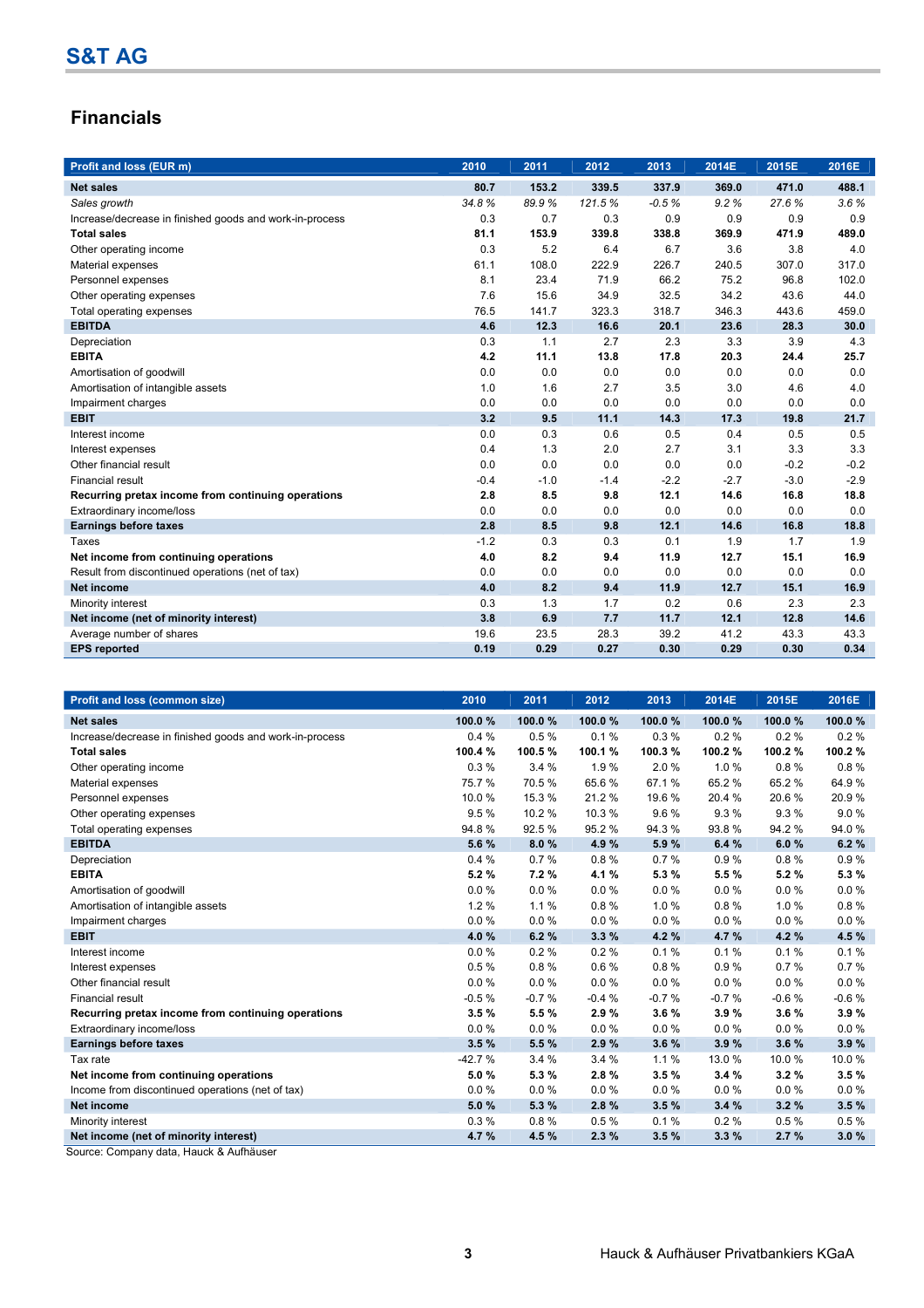| <b>Balance sheet (EUR m)</b>                              | 2010 | 2011  | 2012  | 2013  | 2014E | 2015E | 2016E |
|-----------------------------------------------------------|------|-------|-------|-------|-------|-------|-------|
| Intangible assets                                         | 20.6 | 40.9  | 39.7  | 44.8  | 50.1  | 48.5  | 47.7  |
| Property, plant and equipment                             | 2.7  | 11.1  | 9.9   | 9.0   | 10.1  | 11.8  | 13.3  |
| <b>Financial assets</b>                                   | 0.1  | 4.4   | 3.8   | 2.8   | 5.3   | 5.3   | 5.3   |
| <b>FIXED ASSETS</b>                                       | 23.4 | 56.4  | 53.4  | 56.5  | 65.4  | 65.6  | 66.3  |
| Inventories                                               | 13.2 | 20.6  | 23.4  | 22.7  | 25.4  | 27.1  | 28.1  |
| Accounts receivable                                       | 8.9  | 85.0  | 81.9  | 71.6  | 80.9  | 87.7  | 90.9  |
| Other current assets                                      | 1.2  | 25.9  | 15.4  | 15.2  | 15.8  | 16.2  | 16.6  |
| Liquid assets                                             | 15.2 | 29.9  | 29.9  | 42.9  | 47.0  | 53.8  | 63.4  |
| Deferred taxes                                            | 2.9  | 9.2   | 9.9   | 11.1  | 11.1  | 11.1  | 11.1  |
| Deferred charges and prepaid expenses                     | 0.0  | 0.0   | 0.0   | 0.0   | 0.0   | 0.0   | 0.0   |
| <b>CURRENT ASSETS</b>                                     | 41.4 | 170.6 | 160.5 | 163.6 | 180.2 | 196.0 | 210.1 |
| <b>TOTAL ASSETS</b>                                       | 64.8 | 227.0 | 214.0 | 220.1 | 245.6 | 261.5 | 276.4 |
| <b>SHAREHOLDERS EQUITY</b>                                | 32.8 | 49.2  | 61.8  | 69.2  | 78.2  | 86.5  | 95.8  |
| <b>MINORITY INTEREST</b>                                  | 0.6  | 5.4   | 2.2   | 2.1   | 13.2  | 15.5  | 17.8  |
| Long-term debt                                            | 9.9  | 23.3  | 11.5  | 23.9  | 27.9  | 27.9  | 27.9  |
| Provisions for pensions and similar obligations           | 1.2  | 5.4   | 3.0   | 2.9   | 3.0   | 3.0   | 3.0   |
| Other provisions                                          | 2.7  | 18.4  | 17.2  | 3.9   | 4.1   | 4.2   | 4.4   |
| <b>Non-current liabilities</b>                            | 13.8 | 47.0  | 31.7  | 30.7  | 35.0  | 35.2  | 35.3  |
| short-term liabilities to banks                           | 3.1  | 34.2  | 37.8  | 28.4  | 28.4  | 28.4  | 28.4  |
| Accounts payable                                          | 11.3 | 60.6  | 53.7  | 46.6  | 46.5  | 50.3  | 52.2  |
| Advance payments received on orders                       | 0.0  | 0.0   | 0.0   | 0.0   | 0.0   | 0.0   | 0.0   |
| Other liabilities (incl. from lease and rental contracts) | 3.3  | 29.4  | 25.6  | 41.8  | 43.0  | 44.3  | 45.7  |
| Deferred taxes                                            | 0.0  | 1.4   | 1.2   | 1.4   | 1.4   | 1.4   | 1.4   |
| Deferred income                                           | 0.0  | 0.0   | 0.0   | 0.0   | 0.0   | 0.0   | 0.0   |
| <b>Current liabilities</b>                                | 17.7 | 125.5 | 118.3 | 118.1 | 119.3 | 124.4 | 127.5 |
| <b>TOTAL LIABILITIES AND SHAREHOLDERS EQUITY</b>          | 64.8 | 227.0 | 214.0 | 220.1 | 245.6 | 261.5 | 276.4 |

| <b>Balance sheet (common size)</b>                        | 2010     | 2011     | 2012    | 2013   | 2014E    | 2015E  | 2016E  |
|-----------------------------------------------------------|----------|----------|---------|--------|----------|--------|--------|
| Intangible assets                                         | 31.8%    | 18.0%    | 18.6%   | 20.3%  | 20.4%    | 18.6%  | 17.3 % |
| Property, plant and equipment                             | 4.2%     | 4.9%     | 4.6%    | 4.1%   | 4.1%     | 4.5 %  | 4.8%   |
| <b>Financial assets</b>                                   | 0.1%     | 2.0%     | 1.8%    | 1.3%   | 2.1%     | 2.0%   | 1.9%   |
| <b>FIXED ASSETS</b>                                       | 36.2%    | 24.9 %   | 25.0%   | 25.7%  | 26.6%    | 25.1 % | 24.0%  |
| Inventories                                               | 20.4 %   | 9.1%     | 10.9%   | 10.3%  | 10.4 %   | 10.4 % | 10.1%  |
| Accounts receivable                                       | 13.8%    | 37.5 %   | 38.3 %  | 32.6%  | 32.9%    | 33.6%  | 32.9%  |
| Other current assets                                      | 1.8%     | 11.4 %   | 7.2%    | 6.9%   | 6.4 %    | 6.2%   | 6.0%   |
| Liquid assets                                             | 23.4 %   | 13.2 %   | 14.0 %  | 19.5 % | 19.1%    | 20.6%  | 22.9%  |
| Deferred taxes                                            | 4.4%     | 4.0%     | 4.6 %   | 5.1%   | 4.5 %    | 4.3%   | 4.0%   |
| Deferred charges and prepaid expenses                     | $0.0 \%$ | $0.0\%$  | 0.0%    | 0.0%   | 0.0%     | 0.0%   | 0.0%   |
| <b>CURRENT ASSETS</b>                                     | 63.8%    | 75.1%    | 75.0%   | 74.3%  | 73.4 %   | 74.9%  | 76.0%  |
| <b>TOTAL ASSETS</b>                                       | 100.0%   | 100.0%   | 100.0%  | 100.0% | 100.0%   | 100.0% | 100.0% |
| <b>SHAREHOLDERS EQUITY</b>                                | 50.6%    | 21.7%    | 28.9%   | 31.4 % | 31.8%    | 33.1 % | 34.6%  |
| <b>MINORITY INTEREST</b>                                  | 0.9%     | 2.4%     | 1.0%    | 0.9%   | 5.4 %    | 5.9%   | 6.4%   |
| Long-term debt                                            | 15.3 %   | 10.2%    | 5.4 %   | 10.9%  | 11.4 %   | 10.7%  | 10.1%  |
| Provisions for pensions and similar obligations           | 1.8%     | 2.4%     | 1.4%    | 1.3%   | 1.2%     | 1.1%   | 1.1%   |
| Other provisions                                          | 4.2%     | 8.1%     | 8.0%    | 1.8%   | 1.7%     | 1.6%   | 1.6%   |
| <b>Non-current liabilities</b>                            | 21.2%    | 20.7%    | 14.8%   | 14.0%  | 14.2 %   | 13.4 % | 12.8%  |
| short-term liabilities to banks                           | 4.8%     | 15.1%    | 17.7 %  | 12.9%  | 11.5 %   | 10.8%  | 10.3%  |
| Accounts payable                                          | 17.4 %   | 26.7%    | 25.1%   | 21.2%  | 18.9%    | 19.2 % | 18.9%  |
| Advance payments received on orders                       | 0.0%     | $0.0\%$  | 0.0%    | 0.0%   | 0.0%     | 0.0%   | 0.0%   |
| Other liabilities (incl. from lease and rental contracts) | 5.0%     | 12.9%    | 11.9%   | 19.0 % | 17.5%    | 17.0%  | 16.5%  |
| Deferred taxes                                            | 0.0%     | 0.6%     | 0.6%    | 0.6%   | 0.6%     | 0.5%   | 0.5%   |
| Deferred income                                           | $0.0 \%$ | $0.0 \%$ | 0.0%    | 0.0%   | $0.0 \%$ | 0.0%   | 0.0%   |
| <b>Current liabilities</b>                                | 27.3%    | 55.3 %   | 55.3 %  | 53.7%  | 48.6%    | 47.6%  | 46.1%  |
| TOTAL LIABILITIES AND SHAREHOLDERS EQUITY                 | 100.0%   | 100.0%   | 100.0 % | 100.0% | 100.0 %  | 100.0% | 100.0% |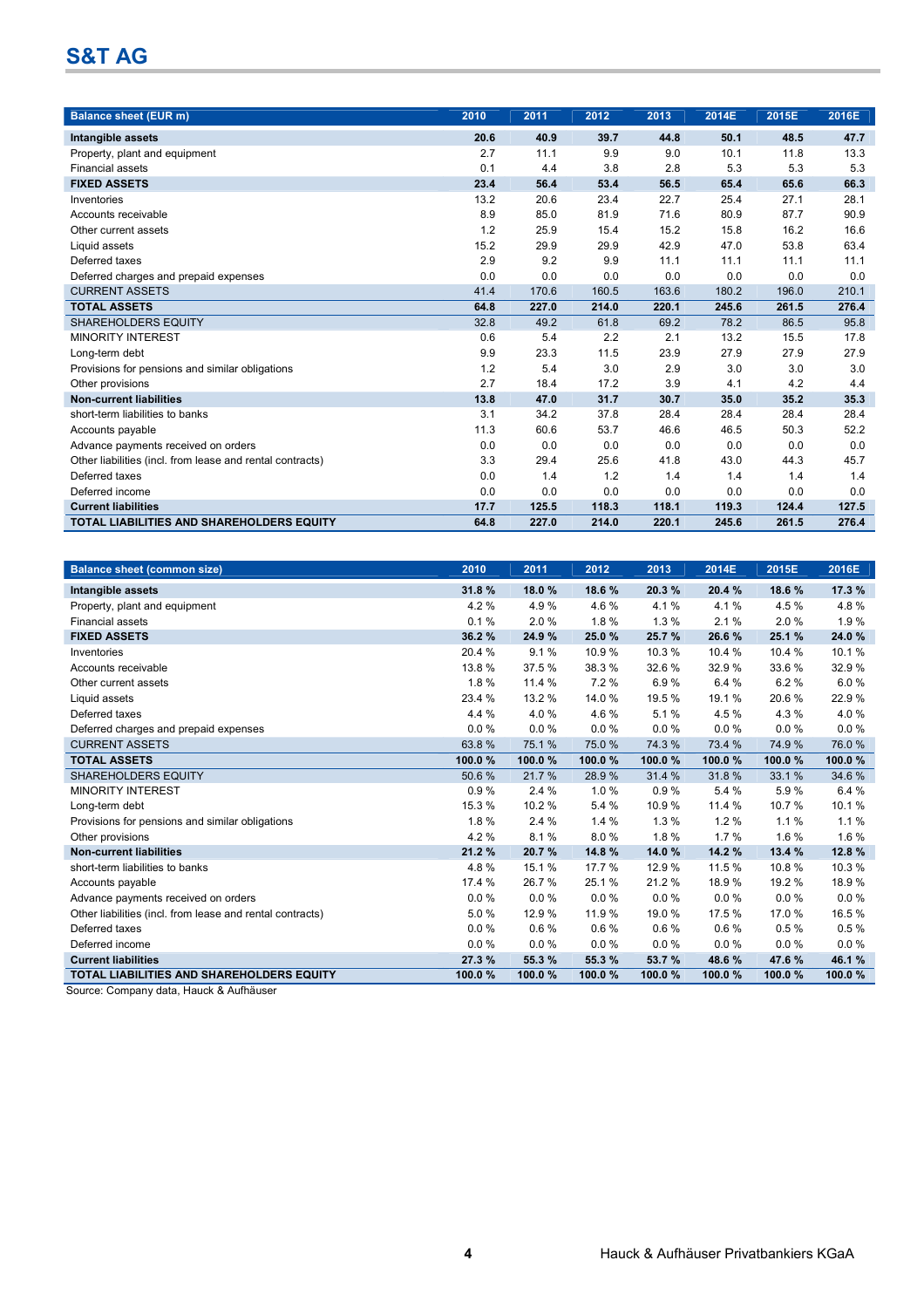| Cash flow statement (EUR m)                                               | 2010   | 2011    | 2012    | 2013    | 2014E   | 2015E  | 2016E  |
|---------------------------------------------------------------------------|--------|---------|---------|---------|---------|--------|--------|
| Net profit/loss                                                           | 4.0    | 8.2     | 9.4     | 11.9    | 12.7    | 15.1   | 16.9   |
| Depreciation of fixed assets (incl. leases)                               | 0.3    | 1.1     | 2.7     | 2.3     | 3.3     | 3.9    | 4.3    |
| Amortisation of goodwill                                                  | 0.0    | 0.0     | 0.0     | 0.0     | 0.0     | 0.0    | 0.0    |
| Amortisation of intangible assets                                         | 1.0    | 1.6     | 2.7     | 3.5     | 3.0     | 4.6    | 4.0    |
| Others                                                                    | 0.3    | $-8.1$  | 2.3     | $-10.6$ | 0.1     | 0.0    | 0.0    |
| Cash flow from operations before changes in w/c                           | 5.6    | 2.8     | 17.2    | 7.2     | 19.0    | 23.6   | 25.2   |
| Increase/decrease in inventory                                            | $-4.6$ | $-0.1$  | $-2.8$  | 0.7     | $-2.8$  | $-1.6$ | $-1.0$ |
| Increase/decrease in accounts receivable                                  | $-2.6$ | $-17.6$ | 3.1     | 10.3    | $-9.2$  | $-6.9$ | $-3.2$ |
| Increase/decrease in accounts payable                                     | $-2.1$ | 15.3    | $-6.9$  | $-7.1$  | $-0.1$  | 3.8    | 1.8    |
| Increase/decrease in other working capital positions                      | 0.1    | 0.0     | 0.0     | 0.0     | 0.0     | 0.0    | 0.0    |
| Increase/decrease in working capital                                      | $-9.1$ | $-2.3$  | $-6.6$  | 3.9     | $-12.1$ | $-4.7$ | $-2.3$ |
| Cash flow from operating activities                                       | $-3.5$ | 0.5     | 10.6    | 11.1    | 6.9     | 19.0   | 22.9   |
| <b>CAPEX</b>                                                              | 1.0    | 2.8     | 3.2     | 5.8     | 6.8     | 8.7    | 9.0    |
| Payments for acquisitions                                                 | 1.2    | 11.6    | 0.2     | $-4.6$  | 5.9     | 0.0    | 0.0    |
| <b>Financial investments</b>                                              | 0.1    | 2.6     | $-0.6$  | 0.2     | 2.5     | 0.0    | 0.0    |
| Income from asset disposals                                               | 0.0    | 0.2     | 0.5     | 1.4     | 0.0     | 0.0    | 0.0    |
| Cash flow from investing activities                                       | $-2.3$ | $-16.8$ | $-2.2$  | 0.0     | $-15.2$ | $-8.7$ | $-9.0$ |
| Cash flow before financing                                                | $-5.8$ | $-16.3$ | 8.4     | 11.1    | $-8.3$  | 10.3   | 13.9   |
| Increase/decrease in debt position                                        | 1.3    | 11.9    | $-13.2$ | 1.9     | 4.0     | 0.0    | 0.0    |
| Purchase of own shares                                                    | 0.0    | 0.0     | 0.0     | 1.3     | 0.0     | 0.0    | 0.0    |
| Capital measures                                                          | 4.2    | 2.4     | 1.7     | $-0.1$  | 10.7    | 0.0    | 0.0    |
| Dividends paid                                                            | 0.0    | 0.0     | 0.0     | 0.0     | 2.4     | 3.5    | 4.3    |
| Others                                                                    | 0.0    | $-0.1$  | $-0.3$  | $-2.1$  | 0.0     | 0.0    | 0.0    |
| Effects of exchange rate changes on cash                                  | 0.1    | 0.1     | 0.5     | $-0.5$  | 0.0     | 0.0    | 0.0    |
| Cash flow from financing activities                                       | 5.5    | 14.3    | $-11.8$ | $-1.6$  | 12.3    | $-3.5$ | $-4.3$ |
| Increase/decrease in liquid assets                                        | $-0.2$ | $-2.0$  | $-2.9$  | 9.1     | 4.0     | 6.8    | 9.6    |
| Liquid assets at end of period<br>Course: Company data Houal, 8 Aufhäuser | 12.1   | 29.9    | 29.9    | 42.9    | 47.0    | 53.8   | 63.4   |

Source: Company data, Hauck & Aufhäuser

| <b>Regional split (EUR m)</b> | 2010     | 2011    | 2012    | 2013    | 2014E | 2015E  | 2016E |
|-------------------------------|----------|---------|---------|---------|-------|--------|-------|
| Domestic                      | 28.5     | 43.2    | 70.0    | 64.2    | 70.1  | 80.1   | 83.0  |
| yoy change                    | $-34.7%$ | 51.2 %  | 62.2 %  | $-8.3%$ | 9.2%  | 14.2 % | 3.6%  |
| Rest of Europe                | 52.2     | 110.1   | 269.5   | 273.7   | 298.9 | 390.9  | 405.1 |
| yoy change                    | 223.0 %  | 111.0 % | 144.8%  | 1.6%    | 9.2%  | 30.8%  | 3.6%  |
| <b>NAFTA</b>                  | n/a      | n/a     | n/a     | n/a     | n/a   | n/a    | n/a   |
| yoy change                    | n/a      | n/a     | n/a     | n/a     | n/a   | n/a    | n/a   |
| Asia Pacific                  | n/a      | n/a     | n/a     | n/a     | n/a   | n/a    | n/a   |
| yoy change                    | n/a      | n/a     | n/a     | n/a     | n/a   | n/a    | n/a   |
| Rest of world                 | n/a      | n/a     | n/a     | n/a     | n/a   | n/a    | n/a   |
| yoy change                    | n/a      | n/a     | n/a     | n/a     | n/a   | n/a    | n/a   |
| <b>TTL</b>                    | 80.7     | 153.2   | 339.5   | 337.9   | 369.0 | 471.0  | 488.1 |
| yoy change                    | 34.8%    | 89.9 %  | 121.5 % | $-0.5%$ | 9.2%  | 27.6%  | 3.6%  |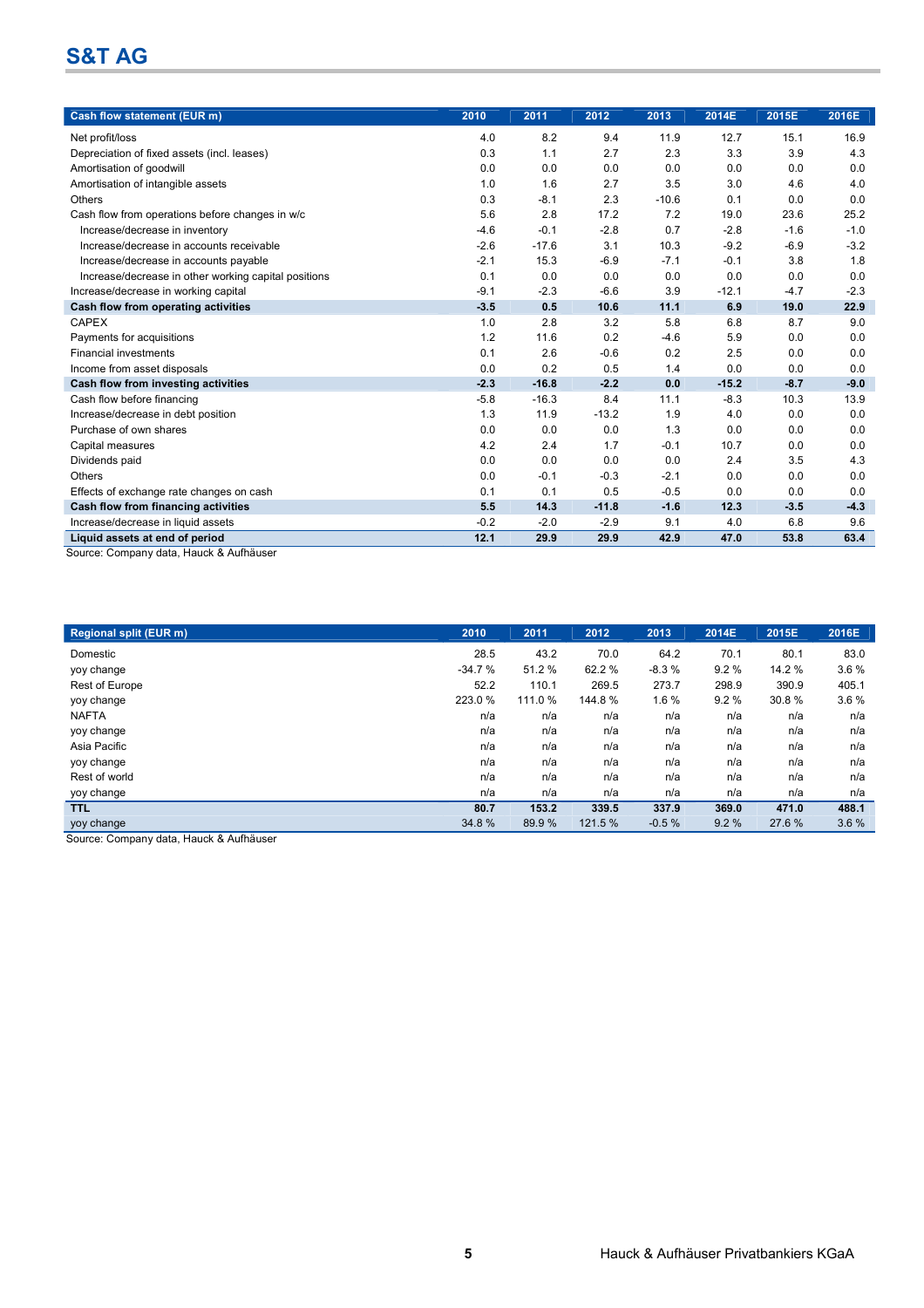| Key ratios (EUR m)                                  | 2010           | 2011              | 2012              | 2013           | 2014E          | 2015E            | 2016E        |
|-----------------------------------------------------|----------------|-------------------|-------------------|----------------|----------------|------------------|--------------|
|                                                     |                |                   |                   |                |                |                  |              |
| P&L growth analysis                                 |                |                   |                   |                |                |                  |              |
| Sales growth                                        | 34.8%<br>78.5% | 89.9%             | 121.5%<br>35.1%   | $-0.5%$        | 9.2%<br>17.6 % | 27.6%            | 3.6%         |
| <b>EBITDA</b> growth                                | 81.4 %         | 169.3%<br>194.2 % |                   | 21.3%<br>28.2% | 21.1%          | 19.9 %<br>14.5 % | 6.1%<br>9.8% |
| EBIT growth<br>EPS growth                           | $-51.2%$       | 53.2%             | 17.4 %<br>$-6.6%$ | 9.3%           | $-2.1%$        | 1.0%             | 14.1%        |
|                                                     |                |                   |                   |                |                |                  |              |
| <b>Efficiency</b>                                   | 94.8%          |                   |                   |                |                |                  | 94.0%        |
| Total operating costs / sales<br>Sales per employee | 429.3          | 92.5%<br>161.1    | 95.2%<br>203.6    | 94.3%<br>211.9 | 93.8%<br>233.3 | 94.2%<br>248.7   | 221.4        |
|                                                     |                |                   |                   |                |                |                  |              |
| EBITDA per employee                                 | 24.2           | 12.9              | 9.9               | 12.6           | 14.9           | 14.9             | 13.6         |
| <b>Balance sheet analysis</b>                       | 8.2%           | 18.2 %            |                   | 14.7 %         | 14.6 %         | 13.2 %           | 13.5 %       |
| Avg. working capital / sales                        |                |                   | 14.2 %            |                |                |                  |              |
| Inventory turnover (sales/inventory)                | 6.1<br>40.4    | 7.4               | 14.5              | 14.9           | 14.5           | 17.4             | 17.4         |
| Trade debtors in days of sales                      |                | 202.6             | 88.1              | 77.4           | 80.0           | 68.0             | 68.0         |
| A/P turnover [(A/P*365)/sales]                      | 51.1           | 144.3             | 57.7              | 50.3           | 46.0           | 39.0             | 39.0         |
| Cash conversion cycle (days)                        | 51.8           | 67.5              | 38.5              | 38.9           | 48.0           | 40.3             | 40.2         |
| <b>Cash flow analysis</b>                           |                |                   |                   |                |                |                  |              |
| Free cash flow                                      | $-4.5$         | $-2.3$            | 7.5               | 5.3            | 0.1            | 10.3             | 13.9         |
| Free cash flow/sales                                | $-5.6%$        | $-1.5%$           | 2.2%              | 1.6%           | 0.0%           | 2.2%             | 2.8%         |
| FCF / net profit                                    | $-119.7%$      | $-34.0%$          | 96.4 %            | 45.3%          | 1.0%           | 80.3%            | 95.2%        |
| Capex / depn                                        | 81.3%          | 196.1%            | 46.9%             | 103.4 %        | 147.6%         | 102.1%           | 108.4 %      |
| Capex / maintenance capex                           | 121.8%         | 52.0%             | n/a               | 78.4 %         | 81.5%          | 86.4 %           | 85.6%        |
| Capex / sales                                       | 1.3%           | 3.5%              | n/a               | n/a            | n/a            | n/a              | n/a          |
| <b>Security</b>                                     |                |                   |                   |                |                |                  |              |
| Net debt                                            | $-2.1$         | 27.5              | 19.4              | 9.3            | 9.3            | 2.5              | $-7.1$       |
| Net Debt/EBITDA                                     | 0.0            | 2.2               | 1.2               | 0.5            | 0.4            | 0.1              | 0.0          |
| Net debt / equity                                   | $-0.1$         | 0.6               | 0.3               | 0.1            | 0.1            | 0.0              | $-0.1$       |
| Interest cover                                      | 7.4            | 7.5               | 5.6               | 5.3            | 5.5            | 6.1              | 6.7          |
| Dividend payout ratio                               | $0.0 \%$       | 0.0%              | 0.0 %             | 20.1%          | 28.7%          | 33.8%            | 30.0%        |
| <b>Asset utilisation</b>                            |                |                   |                   |                |                |                  |              |
| Capital employed turnover                           | 1.6            | 1.1               | 2.5               | 2.6            | 2.4            | 2.8              | 2.8          |
| Operating assets turnover                           | 5.9            | 2.7               | 5.5               | 6.0            | 5.3            | 6.2              | 6.1          |
| Plant turnover                                      | 29.4           | 13.8              | 34.2              | 37.6           | 36.6           | 39.9             | 36.6         |
| Inventory turnover (sales/inventory)                | 6.1            | 7.4               | 14.5              | 14.9           | 14.5           | 17.4             | 17.4         |
| <b>Returns</b>                                      |                |                   |                   |                |                |                  |              |
| <b>ROCE</b>                                         | 8.4 %          | 10.2 %            | 8.3%              | 10.8%          | 12.1 %         | 12.4 %           | 12.7 %       |
| <b>ROE</b>                                          | 11.5 %         | 14.0%             | 12.5 %            | 17.0%          | 15.4 %         | 14.8%            | 15.3 %       |
| Other                                               |                |                   |                   |                |                |                  |              |
| Interest paid / avg. debt                           | 4.4 %          | 3.6%              | 3.7%              | 5.3 %          | 5.8%           | 5.8%             | 5.8%         |
| No. employees (average)                             | 188            | 952               | 1668              | 1595           | 1582           | 1894             | 2205         |
| Number of shares                                    | 19.6           | 23.5              | 28.3              | 39.2           | 41.2           | 43.3             | 43.3         |
| <b>DPS</b>                                          | 0.0            | 0.0               | 0.0               | 0.1            | 0.1            | 0.1              | 0.1          |
| EPS reported                                        | 0.19           | 0.29              | 0.27              | 0.30           | 0.29           | 0.30             | 0.34         |
| <b>Valuation ratios</b>                             |                |                   |                   |                |                |                  |              |
| P/BV                                                | 1.6            | $1.3$             | 1.7               | 1.6            | $1.5$          | 1.4              | 1.2          |
| EV/sales                                            | 0.7            | 0.6               | 0.4               | 0.4            | 0.4            | 0.3              | 0.2          |
| EV/EBITDA                                           | 11.6           | 7.9               | 7.9               | $6.0\,$        | $5.5\,$        | 4.4              | 3.8          |
| EV/EBITA                                            | 12.5           | 8.8               | 9.4               | 6.7            | 6.4            | 5.1              | 4.4          |
| EV/EBIT                                             | 16.3           | 10.2              | 11.7              | 8.4            | 7.5            | 6.3              | 5.3          |
| EV/FCF                                              | $-11.7$        | $-41.5$           | 17.4              | 22.5           | 1124.6         | 12.0             | 8.2          |
| Adjusted FCF yield                                  | 9.5%           | 8.8%              | 8.0%              | 12.5 %         | 12.8%          | 15.5%            | 18.2%        |
| Dividend yield                                      | $0.0 \%$       | $0.0 \%$          | 0.0 %             | 2.2%           | 2.9%           | 3.7%             | 3.7%         |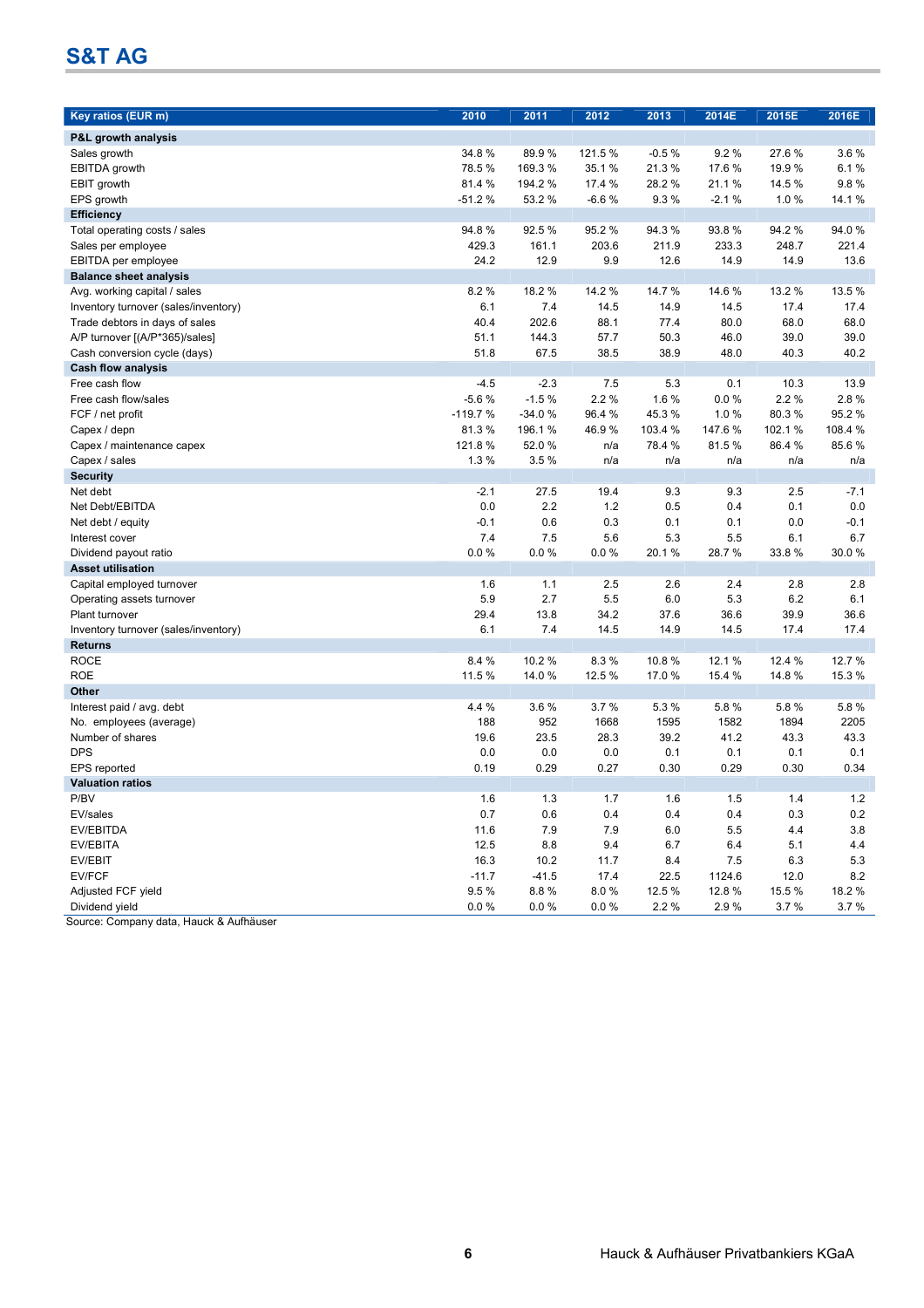### **Disclosures regarding research publications of Hauck & Aufhäuser Privatbankiers KGaA pursuant to section 34b of the German Securities Trading Act (WpHG) and the regulations of the German Financial Analysis Ordinance (FinAnV)**

Pursuant to section 34b of the German Securities Trading Act (WpHG) and section 5 of the Financial Analysis Ordinance (FinAnV) a research report has to point out possible conflicts of interest in connection with the analysed company. A conflict of interest is presumed to exist in particular if Hauck & Aufhäuser Privatbankiers KGaA

- (1) or its affiliate(s) was, within the past twelve months, a member in a consortium that acquired the financial instruments of the analysed company,
- (2) has entered into an agreement on the production of the research report with the analysed company,
- (3) or its affiliate(s) has, within the past twelve months, been party to an agreement on the provision of investment banking services with the analysed company or have received services or a promise of services under the term of such an agreement,
- (4) or its affiliate(s) holds 5% or more of the share capital of the analysed company,
- (5) or its affiliate(s) regularly holds a trading position in shares of the analysed company or derivatives thereof,
- (6) or its affiliate(s) manages the financial instruments of the analysed company on the basis of an existing contractual relationship,
- (7) or the analyst has any other significant financial interests relating to the analysed company such as, for example, exercising mandates in the interest of the analysed company.
- (8) The research report has been made available to the company prior to its publication. Thereafter, only factual changes have been made to the report.

**Conflicts of interest that existed at the time when this research report was published**:

| Company | <b>Disclosure</b> |
|---------|-------------------|
| S&T AG  | 2, 3, 5           |

### **Historical target price and rating changes for S&T AG in the last 12 months**



| Buy  | 69.35 % | 100.00 %  |
|------|---------|-----------|
| Sell | 8.87%   | $0.00 \%$ |
| Hold | 21.77 % | $0.00 \%$ |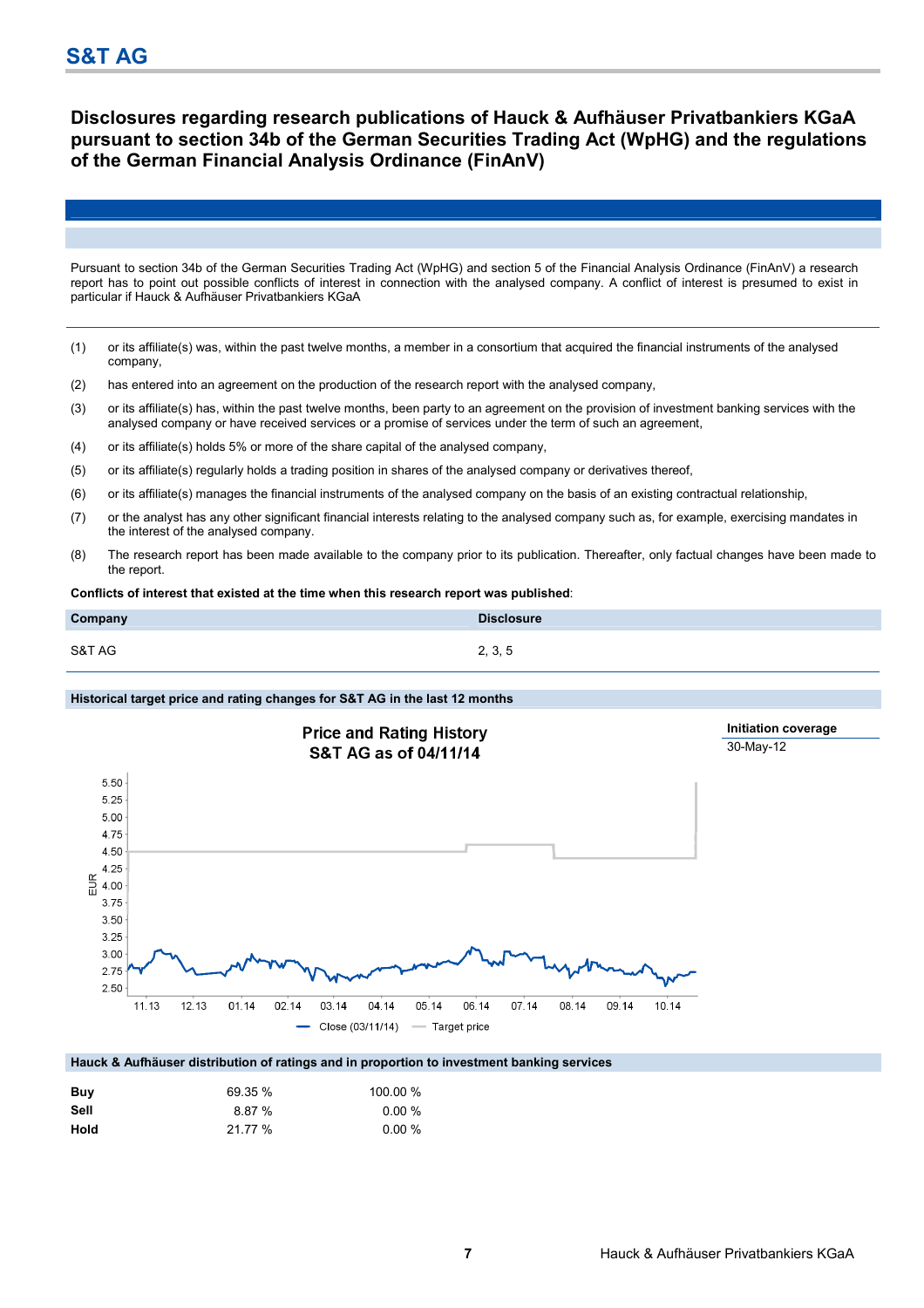#### **1. General Information/Liabilities**

This research report has been produced for the information purposes of institutional investors only, and is not in any way a recommendation, offer or solicitation to buy or sell the financial instruments mentioned herein. The document is confidential and is made available by Hauck & Aufhäuser Privatbankiers KGaA, exclusively to selected recipients [in DE, GB, FR, CH, US, Scandinavia, and Benelux or, in individual cases, also in other countries]. A distribution to private investors in the sense of the German Securities Trading Act (WpHG) is excluded. It is not allowed to pass the research report on to persons other than the intended recipient without the permission of Hauck & Aufhäuser Privatbankiers KGaA. Reproduction of this document, in whole or in part, is not permitted without prior permission Hauck & Aufhäuser Privatbankiers KGaA. All rights reserved.

Under no circumstances shall Hauck & Aufhäuser Privatbankiers KGaA , any of its employees involved in the preparation, have any liability for possible errors or incompleteness of the information included in this research report – neither in relation to indirect or direct nor consequential damages. Liability for damages arising either directly or as a consequence of the use of information, opinions and estimates is also excluded. Past performance of a financial instrument is not necessarily indicative of future performance.

#### **2. Responsibilities**

This research report was prepared by the research analyst named on the front page (the "Producer"). The Producer is solely responsible for the views and estimates expressed in this report. The report has been prepared independently.

The content of the research report was not influenced by the issuer of the analysed financial instrument at any time. It may be possible that parts of the research report were handed out to the issuer for information purposes prior to the publication without any major amendments being made thereafter.

#### **3. Organisational Requirements**

Hauck & Aufhäuser Privatbankiers KGaA took internal organisational and regulative precautions to avoid or accordingly disclose possible conflicts of interest in connection with the preparation and distribution of the research report. All members of Hauck & Aufhäuser Privatbankiers KGaA involved in the preparation of the research report are subject to internal compliance regulations.

No part of the Producer's compensation is directly or indirectly related to the preparation of this financial analysis.

#### **4. Information Concerning the Methods of Valuation/Update**

The determination of the fair value per share, i.e. the price target, and the resultant recommendation is done on the basis of the adjusted free cash flow (adj. FCF) method and on the basis of the discounted cash flow – DCF model. Furthermore, a peer group comparison is made.

The adj. FCF method is based on the assumption that investors purchase assets only at a price (enterprise value) at which the operating cash flow return after taxes on this investment exceeds their opportunity costs in the form of a hurdle rate of 7.5%. The operating cash flow is calculated as EBITDA less maintenance capex and taxes.

Within the framework of the DCF approach, the future free cash flows are calculated initially on the basis of a fictitious capital structure of 100% equity, i.e. interest and repayments on debt capital are not factored in initially. The adjustment towards the actual capital structure is done by discounting the calculated free cash flows with the weighted average cost of capital (WACC), which takes into account both the cost of equity capital and the cost of debt. After discounting, the calculated total enterprise value is reduced by the interest-bearing debt capital in order to arrive at the equity value.

Hauck & Aufhäuser Privatbankiers KGaA uses the following three-step rating system for the analysed companies:

Buy: Sustainable upside potential of more than 10% within 12 months Sell: Sustainable downside potential of more than 10% within 12 months. Hold: Upside/downside potential is limited. No immediate catalyst visible.

NB: The recommendations of Hauck & Aufhäuser Privatbankiers KGaA are not based on a performance that is expected to be "relative" to the market.

The decision on the choice of the financial instruments analysed in this document was solely made by Hauck & Aufhäuser Privatbankiers KGaA. The opinions and estimates in this research report are subject to change without notice. It is within the discretion of Hauck & Aufhäuser Privatbankiers KGaA whether and when it publishes an update to this research report.

#### **5. Major Sources of Information**

Part of the information required for this research report was made available by the issuer of the financial instrument. Furthermore, this report is based on publicly available sources (such as, for example, Bloomberg, Reuters, VWD-Trader and the relevant daily press) believed to be reliable. Hauck & Aufhäuser Privatbankiers KGaA has checked the information for plausibility but not for accuracy or completeness.

#### **6. Competent Supervisory Authority**

Hauck & Aufhäuser Privatbankiers KGaA are under supervision of the BaFin – German Federal Financial Supervisory Authority

Bundesanstalt für Finanzdienstleistungsaufsicht), Graurheindorfer Straße 108, 53117 Bonn and Marie-Curie-Straße 24 – 28, 60439 Frankfurt a.M. **7. Specific Comments for Recipients Outside of Germany** 

This research report is subject to the law of the Federal Republic of Germany. The distribution of this information to other states in particular to the USA, Canada, Australia and Japan may be restricted or prohibited by the laws applicable within this state.

This document is only being distributed to and is only directed at (i) persons who are outside the United Kingdom or (ii) to investment professionals falling within Article 19(5) of the Financial Services and Markets Act 2000 (Financial Promotion) Order 2005 (the "Order") or (iii) high net worth entities, and other persons to whom it may lawfully be communicated, falling within Article 49(2)(a) to (d) of the Order. This document shall not be made available - whether directly or indirectly - to another group of people in or from the United Kingdom.